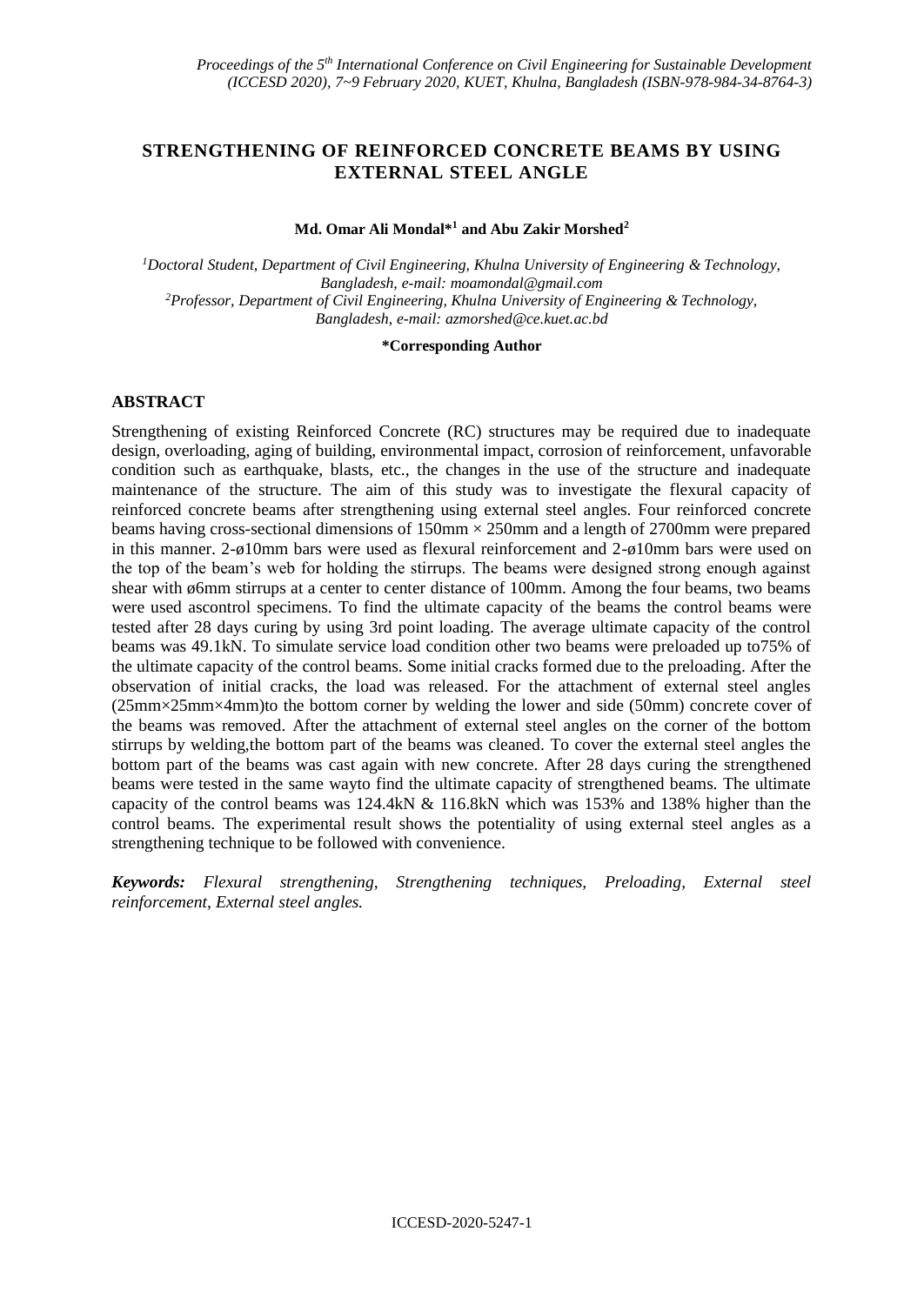*5 th International Conference on Civil Engineering for Sustainable Development (ICCESD 2020), Bangladesh*

# **1. INTRODUCTION**

Civil infrastructure is a constituent of an uppermost portion of the national wealth. Nowadays, buildings are found to be out of service. The most widely used building materials in civil engineering applications is concrete (Zhang, Han, Ng, & Wang, 2018). Deterioration of RC structures is one of the major problems in the civil infrastructures, as a large number of buildings are constructed according to older design standards(Sundarraja&Rajamohan, 2009). Strengthening of reinforced concrete (RC) structures is usually required due to overloading, corrosion of the steel reinforcement, mechanical damage and inadequate maintenance, exposure to unfavorable conditions like earthquakes and blasts, the changes in the use of the structure and design and construction faults (Iskhakov, Ribakov, Holschemacher, & Mueller, 2013; Gul, Alam, Khan, Badrashi, &Shahzada, 2015). If a heavy earthquake with a 7.0 or greater magnitude arises in this country, it will lead to an extensive human wreck due to the faulty structural design of many buildings and proper awareness. According to the Geological Survey of Bangladesh, the country had experienced at least 465 earthquakes of several magnitudes between 1971 and 2006(Paul & Bhuiyan, n.d.).

Bangladesh is suffering from disasters such as Cyclones, Floods, Storm Surges and Tornados including Earthquakes regularly. Out of 5,000 public buildings in Bangladesh, around 3,000 were constructed before 1993 when the Bangladesh National Building Code (BNBC 1993) was enacted (Bangladesh, PWD, MHPW, 2015). These buildings have low resistant ability against earthquakes. According to the report of PWD, if an earthquake of M7.5 on Madhupur Fault in the Dhaka suburb occurs, the damage estimation for the Dhaka city became VIII of MMI seismic intensity scale, and out of the total 326,000 buildings, 72,000 buildings will damage beyond repair. About 50% of them would be reinforced concrete and about 30 percent would be brick masonry buildings. Also, moderately damaged buildings are estimated to be 49%. Further, if the earthquake occurs at 2:00 am, about 90 thousand people will die.

Also, most of the buildings in Bangladesh are low-rise buildings. With the rapid development of construction, the land becomes more and more scarce and the construction of the new structure is quite expensive (Islam, Islam, Talukder, & Hossain, 2013). Under such situations, maintenance of the building's construction quality and improvement of the safety of the buildings are necessary for Bangladesh. To overcome this upcoming hazard, the structures are required modification or strengthening to satisfy current building code requirements.

Strengthening by steel is popular in the world due to its cheapness, easy to work, available, meet the required strength, good at the ductile property and high fatigue strength. Steel is a universal, cheap, and effective construction material. The addition of steel reinforcement significantly increases the strength of concrete but to produce concrete with homogeneous tensile properties, the micro-cracks develop inconcrete should be suppressed(Raut, & Kulkarni,2014).

Gul, A., et.al (2015) investigate the flexural strengthening of reinforced concrete beams by using external steel. External steel bar & steel angle was used by removing bottom concrete cover and welding with the stirrups for the strengthening of different reinforced concrete beams. The flexural capacity of reinforced concrete beams strengthened with external steel reinforcement was greatly enhanced and showed a uniform distribution of flexure cracks. The failure of the strengthened beam resulted in a very favorable mode as compared to the control reinforced concrete beam. Beams strengthened with steel angles enhanced the load-carrying capacity more than the beams strengthened with external steel bars, indicating high flexural resistance. Better ductility was showed by the RC beam, strengthened with external steel angles than the RC beams strengthened with external steel bars.

# **2. METHODOLOGY**

For this study, eight half-scaled reinforced concrete beam specimens were constructed. The crosssectional area of the beams was  $150 \text{mm} \times 250 \text{mm}$  and the length of the beams was 2700mm. The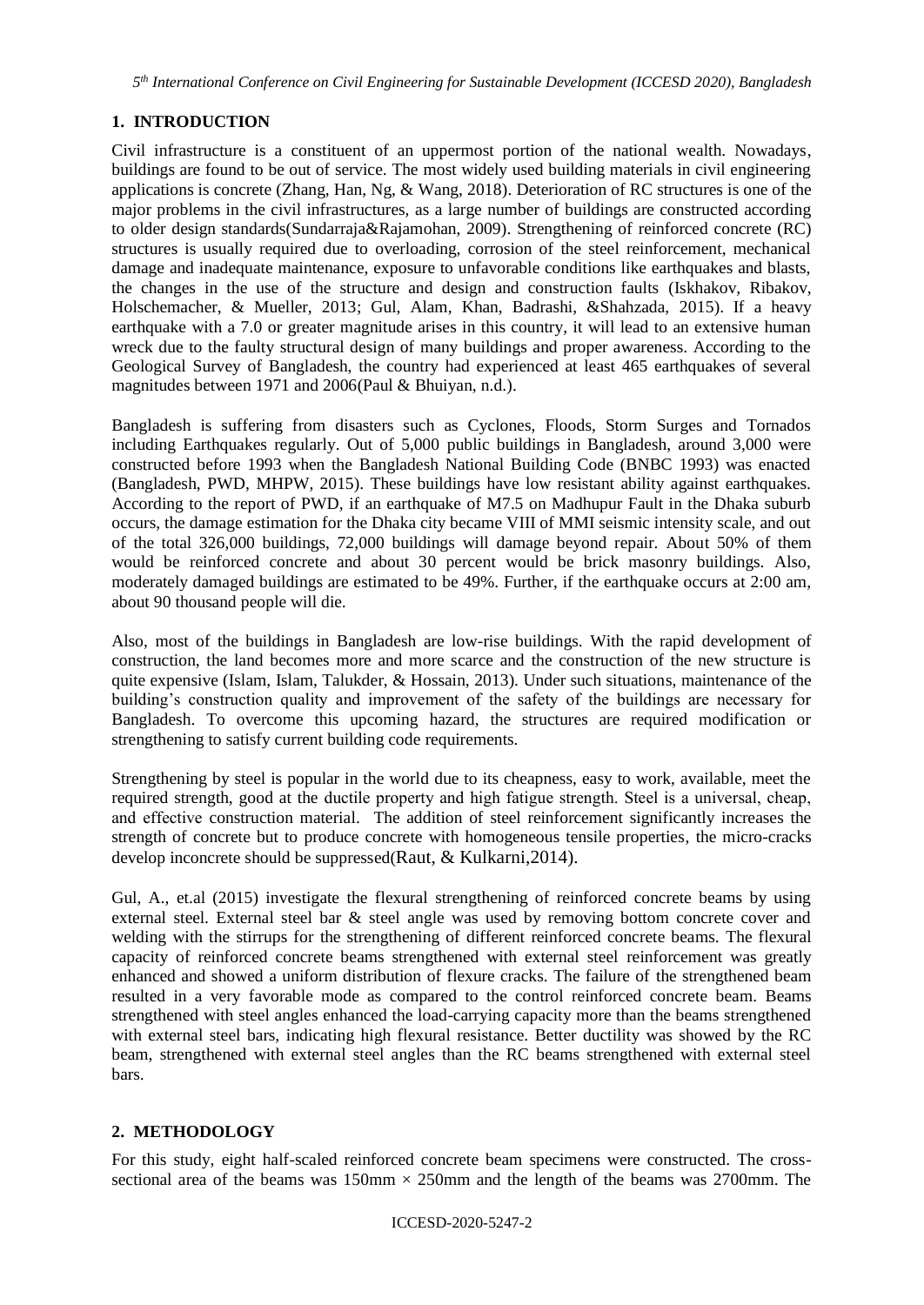compressive strength of the concrete at 28 days was 33.3MPa. 500w deform bars used as main reinforcement. Table 1 shows the design summary of all specimens.

| <b>Specimen</b><br>ID | <b>Types of</b><br><b>Beams</b> | <b>Cross-section</b><br>$\mathbf{b} \times \mathbf{h}$<br>$(mm \times mm)$ | Main<br>Reinforcement   | <b>External</b><br><b>Reinforcement</b> | Fastening<br><b>Mechanism</b> |  |
|-----------------------|---------------------------------|----------------------------------------------------------------------------|-------------------------|-----------------------------------------|-------------------------------|--|
| $B1-1$                | Control Beams                   | $150 \times 250$                                                           | $2 - \varnothing 10$ mm | -                                       |                               |  |
| $B1-2$                |                                 | $150 \times 250$                                                           | $2 - \varnothing 10$ mm | $\overline{\phantom{a}}$                |                               |  |
| $B5-1$                | Strengthened                    | $150 \times 250$                                                           | $2 - \varnothing 10$ mm | 2- 25mm $\times$ 25mm $\times$          | Welding with                  |  |
| $B5-2$                | <b>Beams</b>                    | $150 \times 250$                                                           | $2 - \varnothing 10$ mm | 4mm steel angle                         | stirrups                      |  |

Table 1: Design summary of all beams

### **2.1 Design of Control Beams**

The moment capacity of the control beams  $M_{n(c)}$  was determined by using basic concepts for the rectangular reinforced concrete beams as given in the ACI code ACI-318-08 section 10.5. For the comparison of results, the beams were designed with minimum steel ratio



Figure 1: Schematic diagram of control beams (a) long section (b) x-section (c) strain diagram (d) nonlinear stress diagram (e) rectangular stress block

As a requirement of minimum steel two ø10 mm bars were used as flexural reinforcement. To hold the stirrups two ø10 mm bars were placed on top of the beam's web. The beams were designed strong enough against shear. The maximum shear force was found on the basis of  $A_{s(max)}$  calculated after the design of strengthened beams.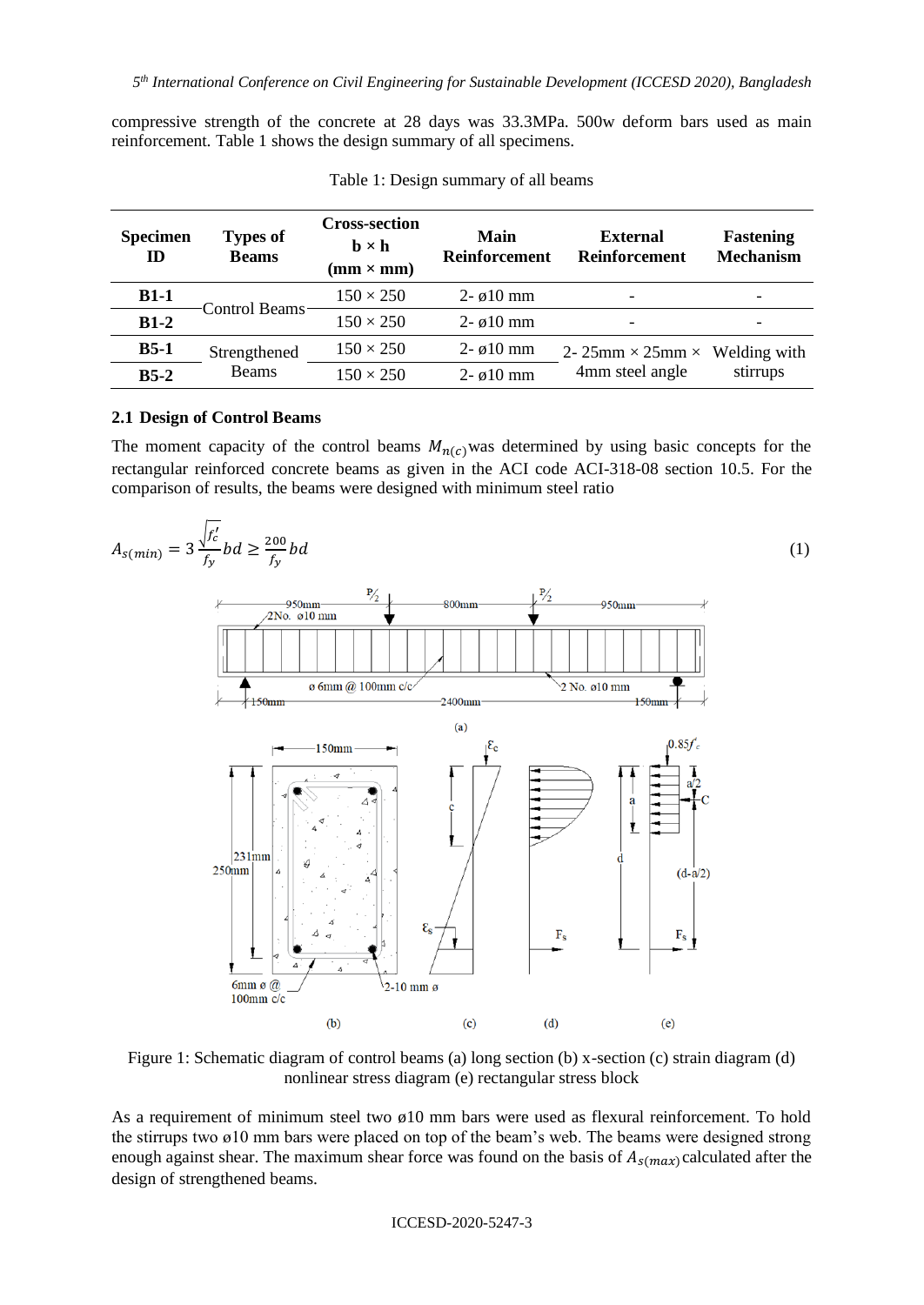$$
A_{s(max)} = \rho_{max} b d_{ave}
$$
\n
$$
M_{s(max)} = A_{s} f_{s}(d_{max})
$$
\n
$$
(2)
$$

$$
M_{n(c)} = A_s f_y \left( d - \frac{a}{2} \right) \tag{3}
$$
  
\n
$$
a = \frac{A_s f_y}{2.85 \cdot 5!} \tag{4}
$$

$$
u = 0.85f_c'
$$
  
\n
$$
M_{n(max)} = A_{s(max)}f_y \left(d_{ave} - \frac{a}{2}\right)
$$
\n(5)

$$
V = \frac{3M_n(max)}{L}
$$
 (6)

**Where** 

 $V =$  maximum shear force  $M_{n(c)}$  = moment capacity of control beams  $M_{n(m \alpha x)} =$  maximum moment capacity of strengthened beams

For the above maximum shear force, beams were designed and provided with ø6 mm 500w steel bars placed at 100mm on center throughout the length of the beams. Figure 1 shows the reinforcement detailing, strain diagram, nonlinear stress diagram and rectangular stress block of control beams.

### **2.2 Design of Strengthened Beams**

The same flexural design procedure was used for the external strengthening of reinforced concrete beams as the regular rectangular beams. To find the external steel area the strain compatibility and rectangular stress block were used by Gul et al. (2015) in the case of Strengthening with external steel angles. This procedure was also the same as the ACI method for RC flexural members.



Figure 2: Schematic diagram of beams strengthened with external steel angles (a) long section (b) xsection (c) strain diagram (d) nonlinear stress diagram (e) rectangular stress block

The regular formulas for the design of RC beams were used to calculate the steel area for external reinforced concrete beams. The external steel area worked as the second flexural force acting member at the center of the external steel. Figure 2 shows the reinforcement detailing, equivalent strain, nonlinear stress and rectangular stress diagram of beams strengthened with steel angles. The design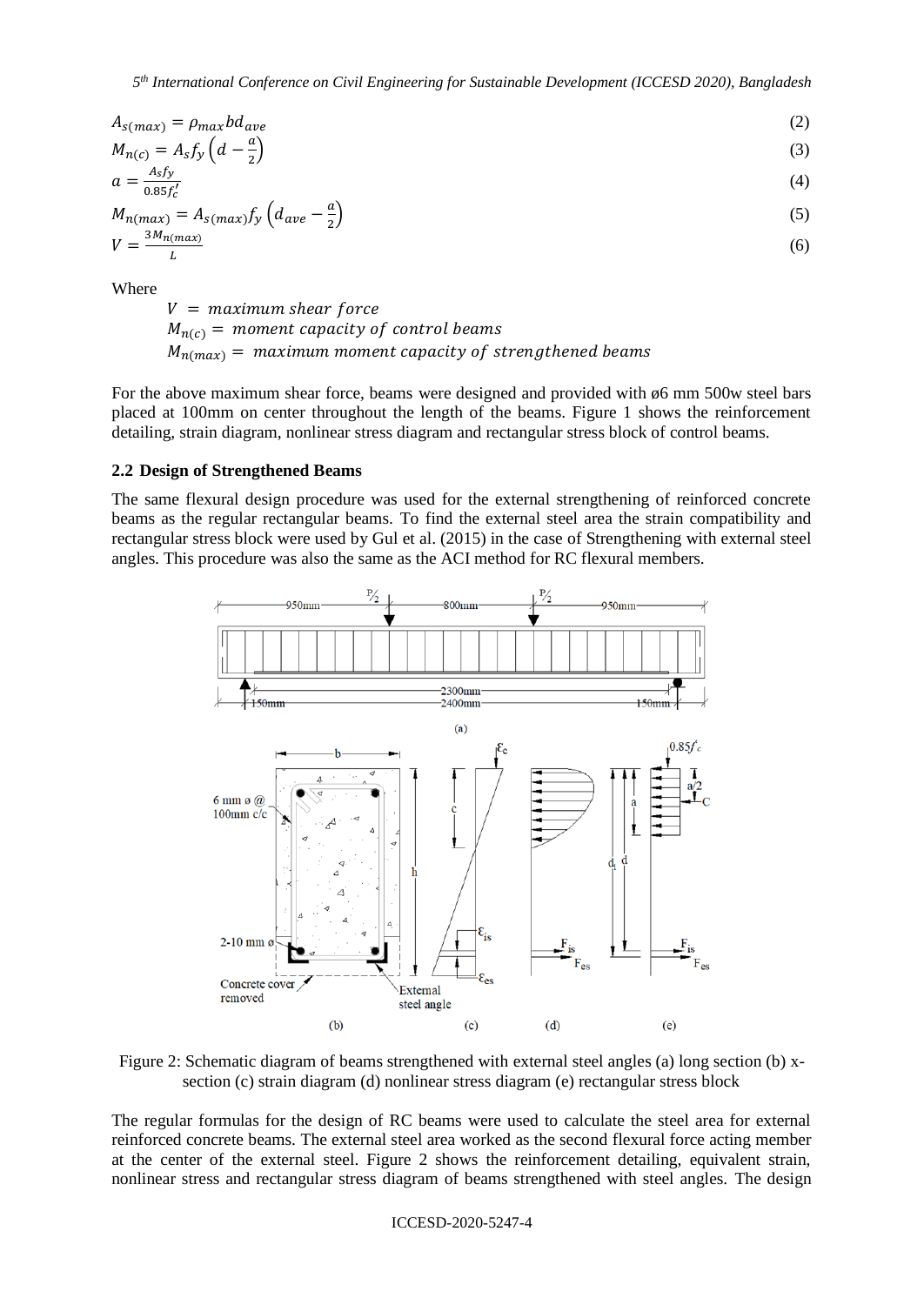procedure for externally strengthening of RC beams was based on maximum reinforcement ratio as given by ACI 318-08 Section 10.2  $\rho_{max} = \rho_{balance}$ . The calculate steel area divided into two parts. Internal steel area  $A_{s(c)}$  and external steel area  $A_{s(ext)}$ .

$$
A_{s(ext)} = A_{s(max)} - A_{s(c)} \tag{7}
$$

Where:

 $A_{s(c)}$  = steel area of control beams  $A_{s(\text{ext})}$  = external steel area provided for strengthening purpose

The moment capacity of strengthened beams calculated as

$$
M_{n(total)} = A_{s(c)} f_{y(c)} \left( d - \frac{a}{2} \right) + A_{s(ext)} f_{y(ext)} \left( d_1 - \frac{a}{2} \right)
$$
\n
$$
(8)
$$

Where:

 $M_{n(total)}$  = momentcapacity of strengthened beams  $f_{\gamma(c)}$  = yieldstrengthof steelusedincontrolbeams  $f_{v(ext)}$  = yieldstrengthof externalsteel

## **2.3 Capacity of Beams**

The ultimate capacity of different beams (control beams and Strengthened beams) was calculated according to ACI 318-08. A beam can fail in two basic modes. Failure in compression and failure in tension. The ultimate capacity of beams in compression was found by equation 9 and the capacity in tension was found by equation 3or equation 8.

$$
M_{u(c)} = \rho_{max} f_y b d^2 \left( 1 - 0.59 \rho_{max} \frac{f_y}{f_c'} \right)
$$
(9)

$$
\rho_{max} = 0.85 \beta_1 \frac{f_c'}{f_y} \frac{\varepsilon_u}{\varepsilon_{u} + 0.004} \tag{10}
$$

The maximum moment capacity  $M_n$  was found from the minimum value of equation 3, equation 8 or equation 9 and using this value the maximum load was calculated.

#### **3. EXPERIMENTAL PROGRAM**

#### **3.1 Sample Preparation**

Four reinforced concrete beams were prepared for the experimental investigation. The cross-sectional area of the beams was  $150 \text{mm} \times 250 \text{mm}$  and the length of the beams was  $2700 \text{mm}$ .  $2-\phi 10 \text{mm}$  deform bars were used as main reinforcement. To hold the stirrups, 2-ø10mm deform bars were used on top of the beam's web. ø6mm deform bars used as shear reinforcement at @100mm c/c. Table 2 shows the tensile properties of reinforcing steel. Wooden formworks were made for the casting of beams according to ACI 318-08 section 6.1. Polyethylene was used on the formwork to get a smooth surface and preventing water absorption by the wooden formwork.

| <b>Description</b>      | <b>Yield Strength (MPa)</b> | <b>Ultimate Strength (MPa)</b> |
|-------------------------|-----------------------------|--------------------------------|
| Ø6 mm bar               | 565                         | 668                            |
| $\varnothing$ 10 mm bar | 552                         | 643                            |
| Steel Angle             | 426                         | 530                            |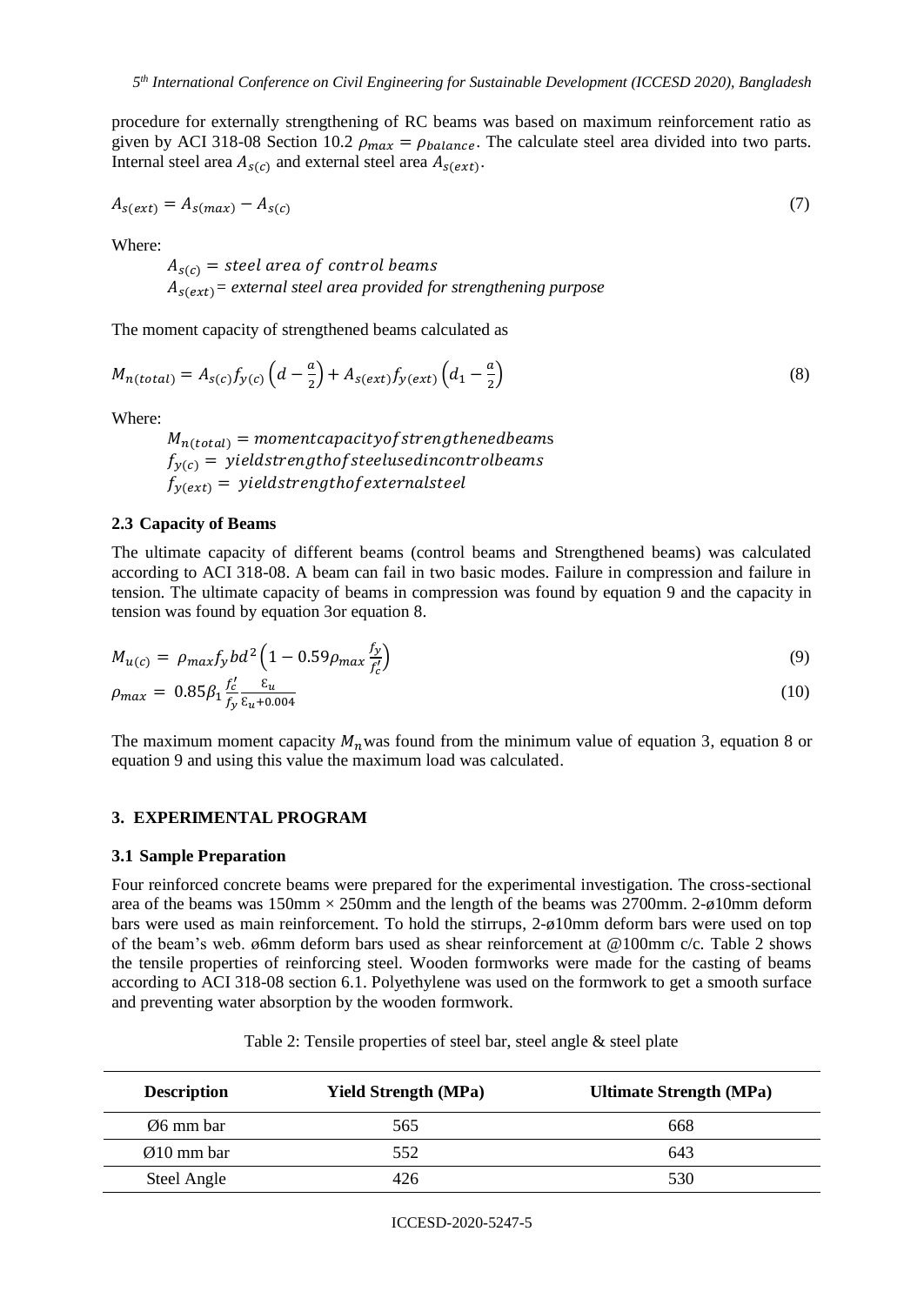## **3.2 Test of Control Beam**

To find the flexural capacity of control beams two beams  $(B1-1 \& B1-2)$  were tested up to the failure loadby using 3rd point loading according to ASTM C78. The beams were simply supported at a clear span of 2400mm and loaded symmetrically in four-point bending. A 300kN hydraulic jack was used for the application of load arranged vertically and divided into two equal point loads at a distance of 400mm on each side of the centerline of the beam through a transfer beam. The rate of loading maintained at 4.5kN/min according to ASTM C78. A 500kN load cell and 5 LVDTs (Linear variable differential transformer) were used to collect data directly by TML TDS-303 data logger. The 1<sup>st</sup>LVDT was placed at the center of the beam, 2<sup>nd</sup> and 3<sup>rd</sup>LVDTs were placed under the beam to the point load.  $4<sup>th</sup>$  and  $5<sup>th</sup>$ LVDTs were placed in the midpoint of support and the point load. Figure 3 shows the schematic diagram of the test setup.



Figure 3: Schematic diagram of the experimental setup

## **3.3 Preloading**

The other two beams (B5-1& B5-2) were preloaded up to 75% of the ultimate load of control beam by the standard test methods ASTM C78 to simulate the service load condition. The arrangement of LVDTs and loading patterns werethe same as the control beams. Some initial cracks formed due to preloading. After the observation of the initial cracks, the load was released.

## **3.4 Strengthening of Beams**

After the release of the preload, the beams were ready for strengthening. The bottom concrete cover and the side concrete cover (up to 50mm) were removed to add steel angles with the bottom corners of the stirrups. The bottom face was cleaned. Twosteel angles were added in two sides of the beams with bottom stirrups by welding. After attaching the steel angles, the beams were cleaned and the exposed part was covered with new concrete.

## **3.5 Test of Strengthened Beams**

After 28 days of curing of the new concrete, the beams were tested to find the ultimate capacity of the strengthened beams. 3<sup>rd</sup> point bending test was used to test the strengthened beams according to ASTM C78. According to ASTM C78, the loading rate was maintained 4.5kN/min. The loading data was recorded and new cracks were marked with a red marker.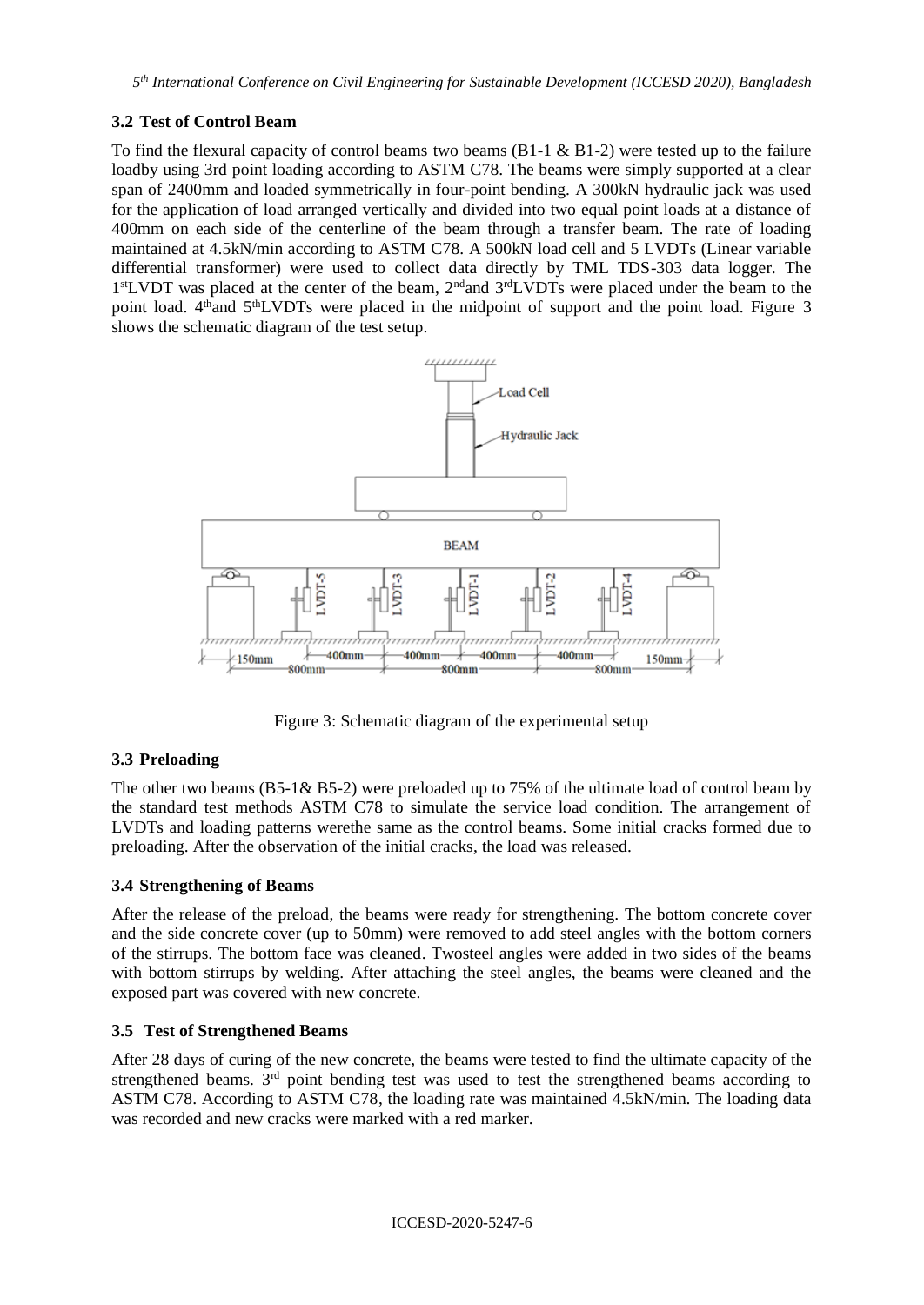*5 th International Conference on Civil Engineering for Sustainable Development (ICCESD 2020), Bangladesh*

## **4. RESULTS**

### **4.1 Control Beams**

The reinforced concrete beams  $(B1-1)$  &  $(B1-2)$  shown the same elastic behavior up to a load of 16.5kN and 14.5kN respectively and the corresponding mid-span deflection at the elastic load was 1.38mm and 1.30mm respectively. The destruction of stiffness started after the elastic load and the relation was again linear up to a load of 44.5kN and 45.8kN for the control beams and the mid-span deflection was 10.55mm and 9.82mm at that stage. Figure 4 shows the load-deflection relationship of control beams. The first flexure crack formed at the bottom of the beam surface at a load of 23.9kN and 24.8kN respectively and propagated rapidly towards the upper part of the beams.



Figure 4: Load-deflection relationship of control beams



Figure 5: Failure mode and crack pattern of control beams

Most of these cracks were in the region of the maximum bending moment. The ultimate load of control beams was 47.9kN & 50.4kN. The calculated load-carrying capacity of the control beams was 43.1kN while the experimental ultimate load-carrying capacity was found to be 11% & 17% higher than the calculated load-carrying capacity. The average ultimate load of control beams was 49.1kN. The beams failed by flexure after the yielding of steel reinforcement and showed a pure bending behavior. Figure 5 shows the cracks pattern and failure mode of the control beams. The yield and ultimate load and ductility index of two beams were very close. The ultimate load for B1-1 was 47.9kN which was 50.4kN for B1-2. Those values were 11% and 17% higher than the calculated capacity of control beams.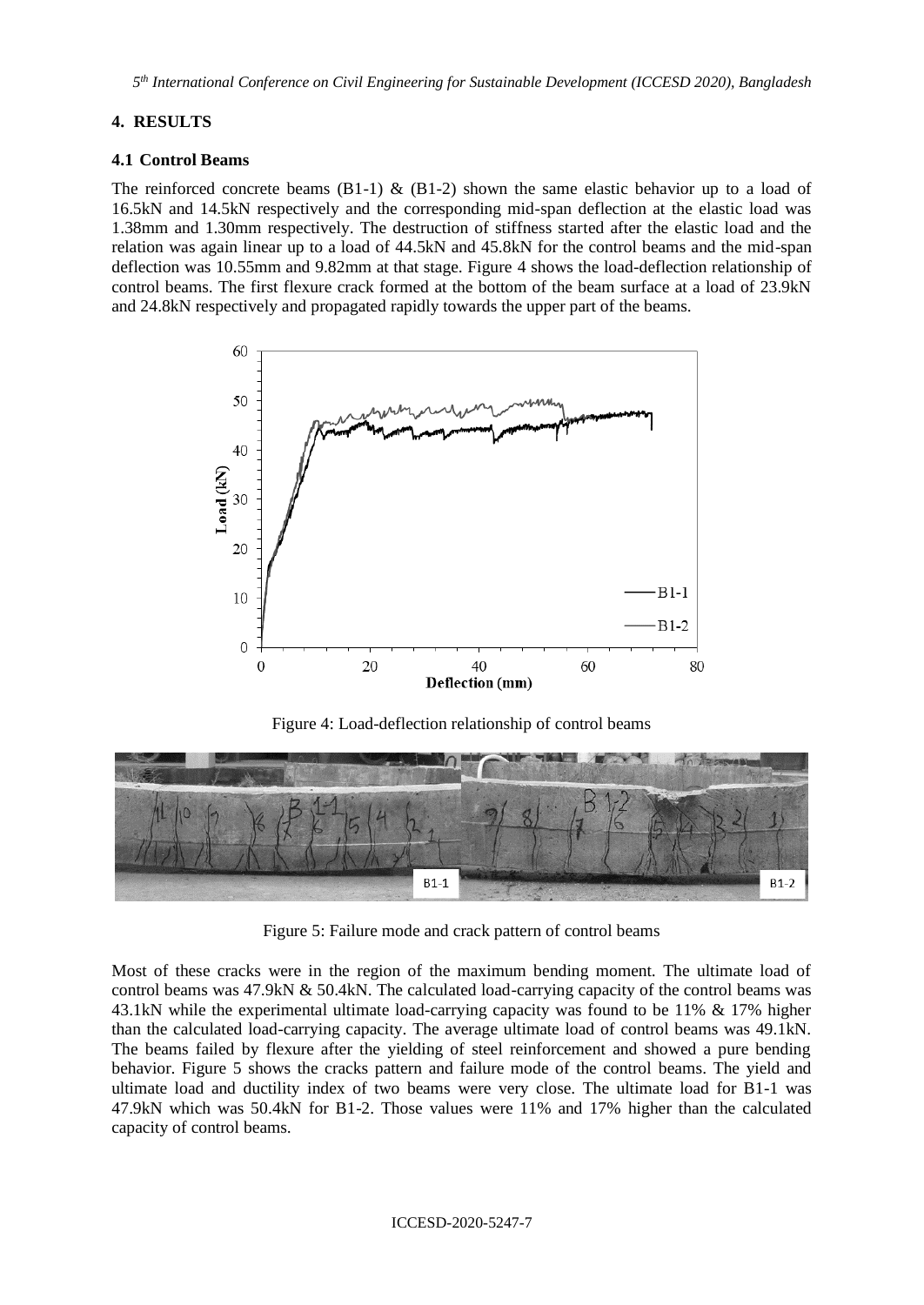## **4.2 Preloading**



Figure 6: load-deflection relationship of beams due to preloading

Figure 6 shows the load-deflection relationship of beams (except control beams) preloaded with (65- 75) % of the ultimate capacity of the control beams. All the beams showed similar behavior for preloading and had some permanent deflection after unloading. Table 3 shows the maximum applied load for preloading, maximum deflection with the corresponding load, permanent deflection after unloading and the number of cracks form due to preloading. Figure 7 shows the crack pattern due to preloading.

|  |  |  | Table 3: Summary of preloading |
|--|--|--|--------------------------------|
|--|--|--|--------------------------------|

| <b>Specimen ID</b> | <b>Applied Load</b><br>(kN) | <b>Maximum</b><br>Deflection (mm) | <b>Permanent</b><br>Deflection (mm) | No of cracks |
|--------------------|-----------------------------|-----------------------------------|-------------------------------------|--------------|
| $B5-1$             | 34.5                        | 7.58                              | 2.36                                |              |
| $B5-2$             | 29.3                        | 3.88                              | .04                                 |              |



Figure 7: Crack pattern due to preloading

#### ICCESD-2020-5247-8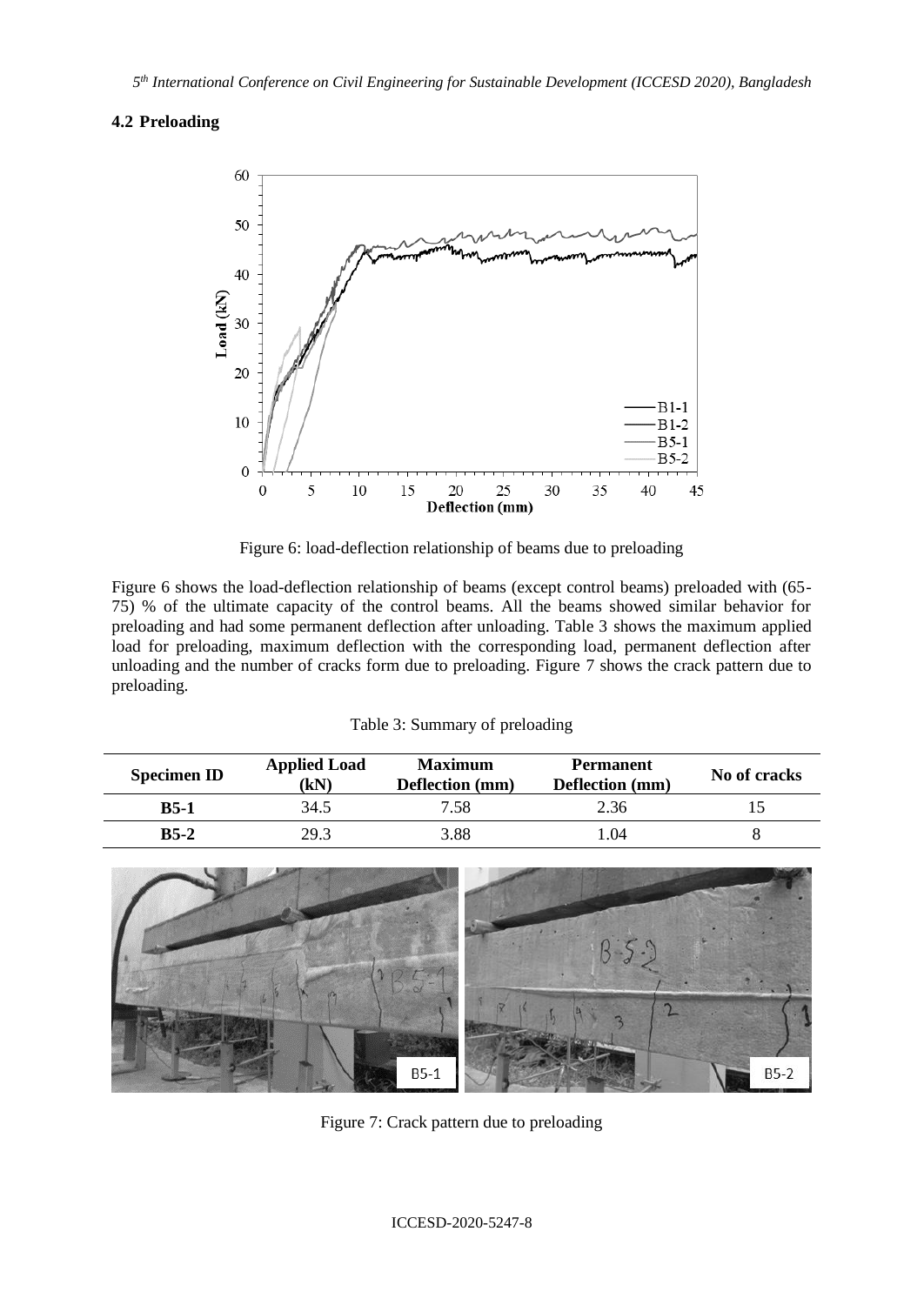### **4.3 Strengthening**



Figure 8: load-deflection relationship of strengthened beams

Figure 8 shows the load-deflection relationship of beams strengthened with external steel angles (B5- 1 & B5-2) attached with bottom stirrups by welding. The elastic limit of B5-1 was 18.8kN at midspan deflection of 1.11mm. The relationship was again linear up to a load of 79.2kN while the midspan deflection was 6.94mm. The ultimate load was 124.4kN at mid-span deflection of 39.20mm. The experimental ultimate load-carrying capacity was 105% of the calculated load carrying capacity for that beam which was 118.2kN. The beam was failed by crushing of compressive concrete after the yielding of steel bars and external steel angles. Ten new cracks (red) formed some of them were in the shear region and some in the flexural region. The length and width of the new flexural cracks are smaller than the preloaded cracks. B5-2 showed similar behavior like B5-1 in flexure up to a load of 110.4kN and mid-span deflection of 11.26mm. The ultimate load was 116.8kN at mid-span deflection of 14.76mm. The experimental ultimate load-carrying capacity was 99% of the calculated loadcarrying capacity. B5-1 showed better ductile behavior than B5-2. The ductility index for B5-2 was 1.27 which was 2.76 for B5-1. The reduction of ductility may be due to more welding failure in the case of B5-2. Total of seven new cracks (red) formed in the shear region. The bottom part which was cast after the attachment of steel angles tended to separate from original concrete which may be due to the failure of welding. The failure mode tended to switch from flexural to shear failure. Figure 9 shows the failure mode and crack pattern of the beams strengthened with external steel angles.



Figure 9: Failure mode of beam strengthened with steel angles

ICCESD-2020-5247-9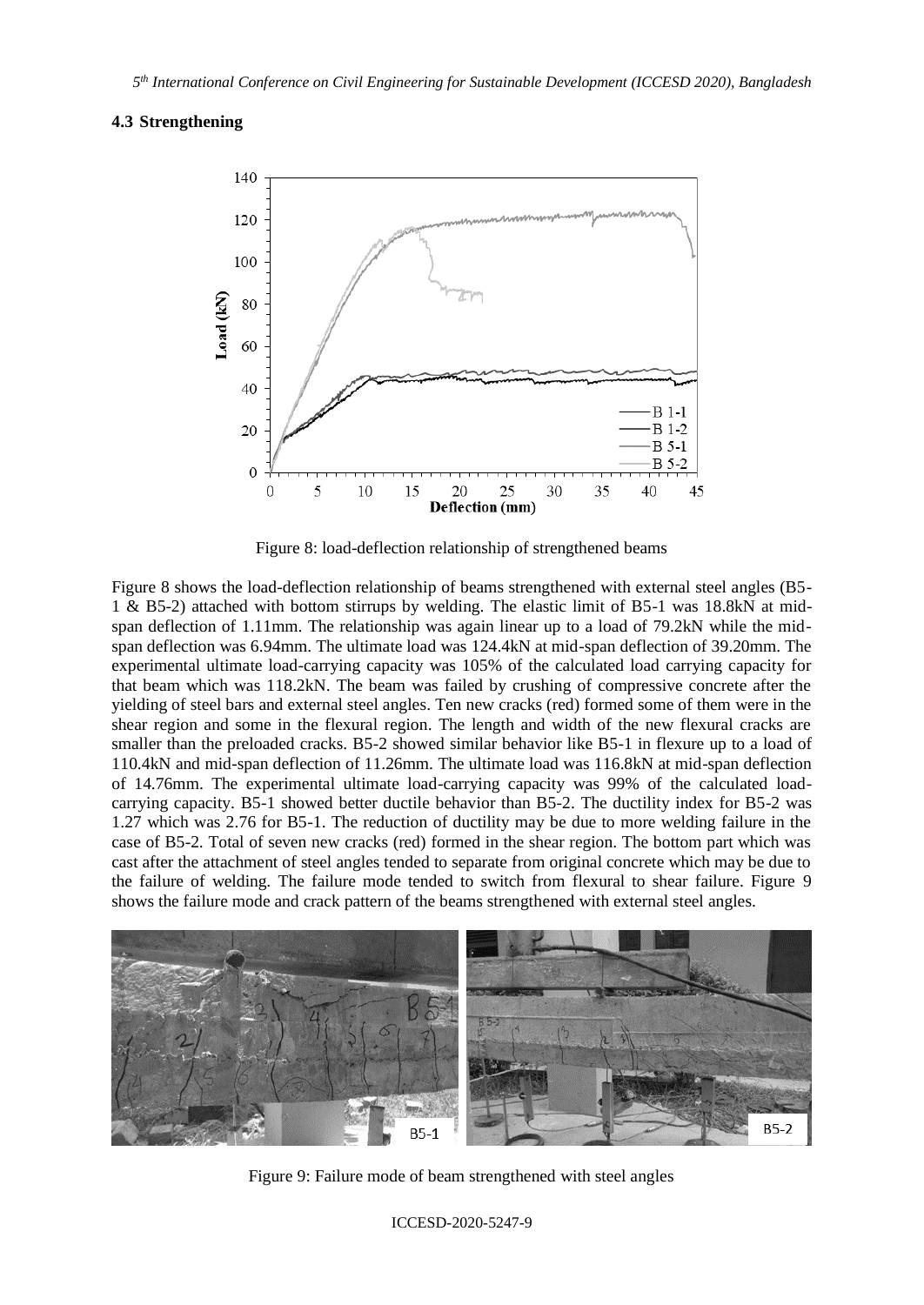| <b>Types of</b><br><b>Beams</b> | <b>Specimen</b><br>${\bf I\!D}$ | $P_{u(c)}$<br>(KN) | $P_{u(e)}$<br>(KN) | $\Delta_{\boldsymbol{u}}$<br>$(\mathbf{mm})$ | $\mathbf{u}_u$<br>(%) | $P_{u(c)}$<br>$\overline{P_{u(e)}}$ |
|---------------------------------|---------------------------------|--------------------|--------------------|----------------------------------------------|-----------------------|-------------------------------------|
| <b>Control</b>                  | $B1-1$                          | 43.2               | 47.9               | 69.22                                        | N/A                   | 1.11                                |
|                                 | $B1-2$                          | 43.2               | 50.4               | 53.32                                        | N/A                   | 1.17                                |
| <b>Strengthened</b>             | $B5-1$                          | 118.2              | 124.4              | 39.20                                        | 153                   | 1.05                                |
|                                 | $B5-2$                          | 118.2              | 116.8              | 14.76                                        | 138                   | 0.99                                |

#### **4.4 Comparison of results**

Table 2: Summary of test results

 $P_{u(c)}$ = calculated ultimate capacity;  $P_{u(e)}$ = ultimate experimental load-bearing capacity;  $\Delta_u$ = deflection at *ultimate load; Increase in ultimate load-bearing capacity.* 

Attaching external steel angles, the flexural strength of RC beams increased significantly. The ultimate capacity of the strengthened beams was 124.4kN and 116.8kN which was 153% and 138% higher than the ultimate capacity of control beams. The ultimate capacity was 105% and 99% of the calculated value for the strengthened beams. The beams failed by the yielding of main steel bars and external steel angles. Although ductility decreased due to strengthening the capacity increased at a significant rate.



Figure 10: Relationship between calculated and experimental capacity

#### **5. CONCLUSIONS**

RC beams strengthened with external steel angles have shown that this is a very effective strengthening technique. The average flexural capacity of the simply supported control beams was 49.1kN. After strengthening the ultimate capacity increased to 124.4kN and 116.8kN which was 153% and 138% higher than control beams. In the case of external steel angles, the ultimate load was 105% and 99% of the calculated capacity.